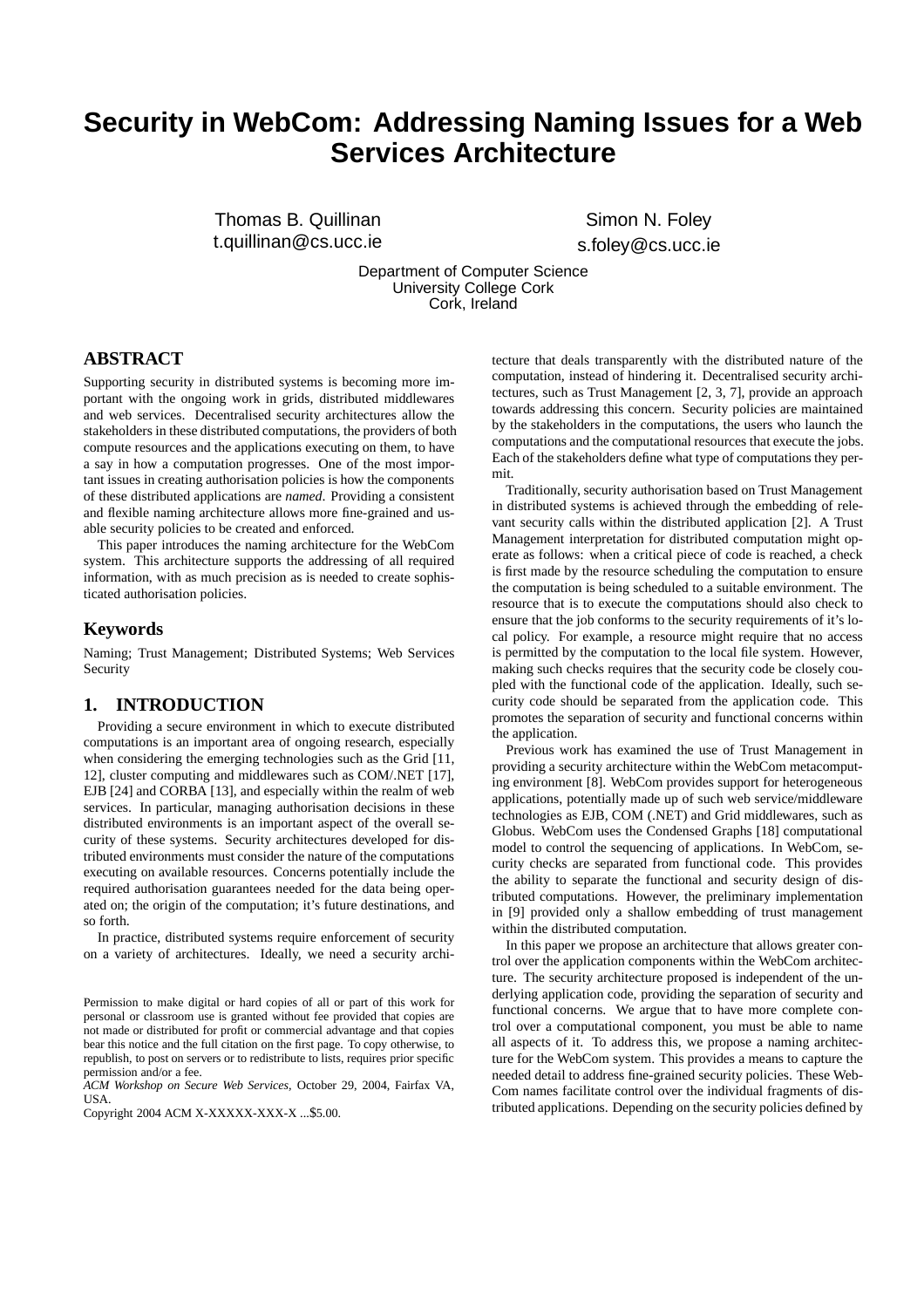the compute resources, the computation may be restricted based on, for example, the application, the functional type of computational fragments, the input data, the result data and the historical path of execution. The naming architecture allows a systematic way to name, and therefore control, authorisation for COM, CORBA and EJB middlewares. This in turn provides the basis to create comprehensive security policies for web service-based applications.

In [15], the authors identify the problems with different infrastructures, requirements and semantics of different web services technologies. We believe that these problems can be reduced to a naming problem: How does each user of the web service refer to the attributes of that particular service? Having this ability to name each service available helps the user to create more useful policies about, for example, what service to use depending on their requirements at that time.

The contribution of this paper is a naming architecture that can be used to specify complex policies to control the execution of applications. The architecture has been used to create policies for other components of the WebCom system, such as the fault tolerance and load balancing managers. The names can be used to hold as much, or as little contextual information as necessary to make policy decisions.

The remainder of this paper is organised as follows: Section 2 provides some background on the Condensed Graph model of computation and Trust Management systems. These graphs provide the framework for specifying distributed applications that can form the basis of web services. Extending these graphs to provide a naming architecture for distributed computations is examined in Section 3. We then describe, in Section 4, how these names are used within the WebCom system. Finally, we discuss the results and draw some conclusions in Section 5.

# **2. BACKGROUND**

In this section we introduce the Condensed Graphs model of computation. Section 4 will describe an architecture that uses this model. We will also provide some background information about Trust Management and how it relates to distributed computation.

## **2.1 Condensed Graphs**

The heart of the WebCom system is the Condensed Graphs computational model that it employs [18]. Applications are coded as hierarchical graphs that provide a simple notation in which lazy, eager and imperative computation can be naturally expressed [18]. An advantage of developing distributed applications using Condensed Graphs is that their implementation (graph) can be coded independently of the underlying system and/or network architecture.

There are two types of distributable operation: nodes that represent atomic tasks and condensed nodes that represent subtasks encapsulated as subgraphs. Atomic operations are value-transforming actions and can be defined at any level of granularity, ranging from low-level machine instructions to mobile-code programs such as applets, middleware/web service components (such as COM/.NET, EJB, Globus), or COTS components. Atomic operations need not address synchronisation or concurrency concerns: such details are implicitly specified in the Condensed Graph and managed by WebCom.

Condensed Graphs can be used to solve a range of different problem domains, from highly parallel computational tasks [19] to distributed workflow applications [8]. Specifying an application as a Condensed graph allows the implicit parallelism of that application to be exploited transparently. Results generated by the execution of each node flow along the arcs to the next node in the graph.

EXAMPLE 1. *The Condensed graph shown in Figure 1 defines a very simple purchase ordering application. This application is specified as a Workflow; each node is implemented as a functional component.*



#### **Figure 1: A simple purchase processing application, specified as a Condensed Graph.**

*The application operates as follows: When a product is required, it is ordered by an authorised staff member, using the* order *node. When the invoice for payment arrives, it is inputted by the finance department, through the execution of the* invoice *component. These results (the order and invoice documents) flow along the graph to the* verify *node. The order and invoice are verified by a manager, who authorises the payment for the product. A cheque is then printed through the execution of the* print *node.*

*Any node in this graph could itself be a Condensed Graph. Furthermore this graph, called* PurchaseOrder*, could itself be part of another Condensed Graph. Recursive graphs are also possible. The PurchaseOrder graph could include an instance of itself with the graph definition.*

*It should be noted that this is an extremely simple example of a Condensed Graph application. More complex examples can be found* in [20] and [16].  $\triangle$ 

In the original Secure WebCom [8], authorisation decisions were made based only on the operational function of a condensed node, such as order or verify. This design provides a shallow embedding of Trust Management into WebCom. The policies that can be defined are limited by the amount of information available to the security infrastructure, in effect the trust decisions that can be made are coarse grained. For example, the policy could dictate that the verify node may be executed by a specific manager; however, it is not possible to define a policy based on the size of that order. It may be important to have the ability to define a policy stating that, for example, the verify operation could be executed by a specific manager when the order value is over a defined limit. Providing the ability to specify these security conditions requires a new security architecture within Condensed Graphs.

## **2.2 Trust Management**

Unlike identity based authorisation systems, such as those using X.509 [5] certificates, where authorisation is based on linking a detailed identity to a public key, Trust Management addresses the need to associate abilities to public keys.

Trust Management systems have a number of advantages compared to the traditional systems created using X.509. Policies and certificates are created and maintained separately from the application in a very natural way. The attributes used within the policies/certificates are application defined, and they are represented in a free-form fashion, allowing the application designer to decide what characteristics are required. Changing the format of the attributes does not require changes to the trust management system used. By removing the traditional lookup of an identity's authority, and instead representing that authority within the certificate, applications no longer need to consider the security of where this authority is stored. An additional benefit of utilising a trust management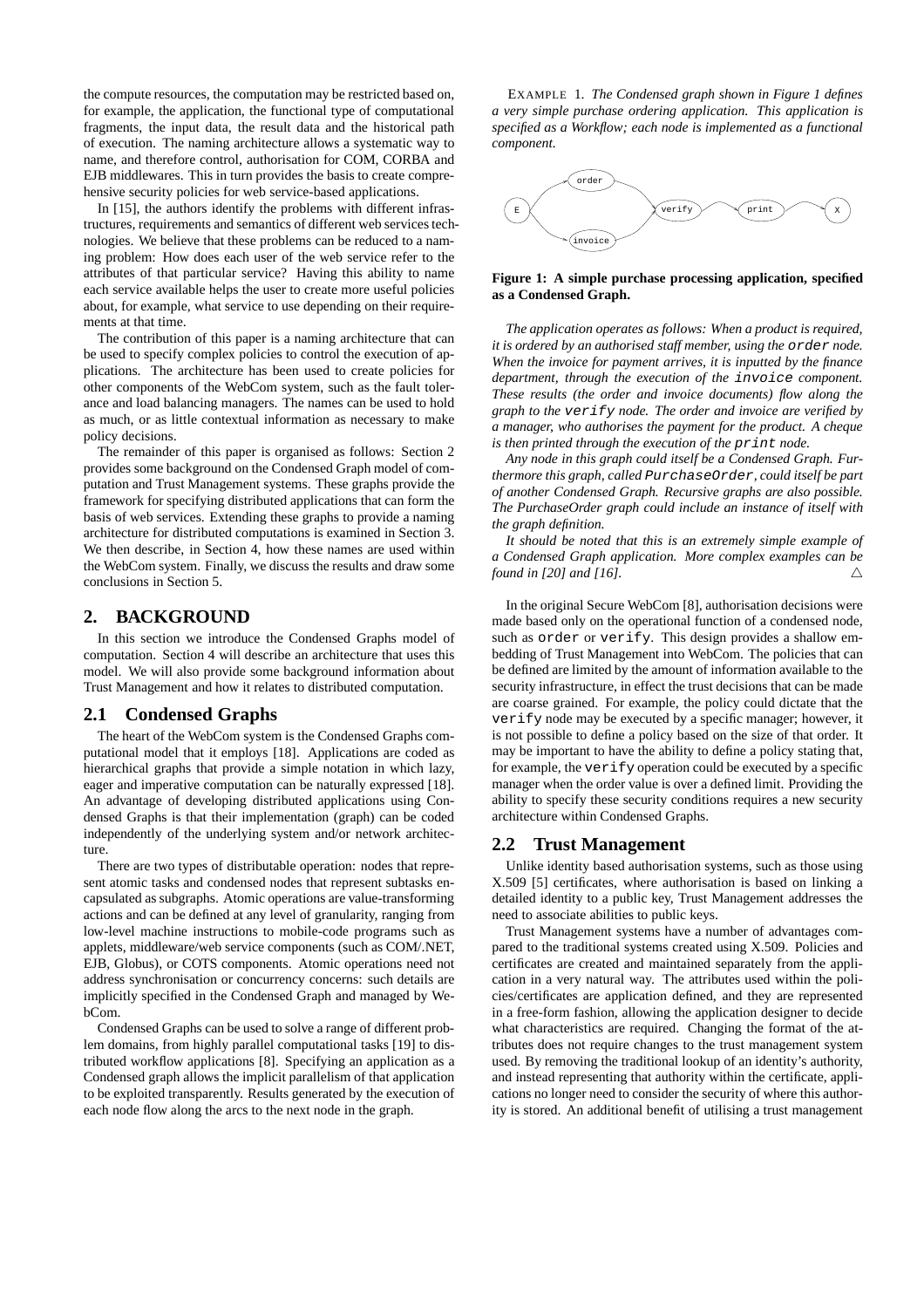system within applications is that designers and implementers of these applications are required to consider trust management applications explicitly. This in itself encourages good practices when considering the overall security of such applications. Trust management policies are easy to distribute across networks, helping to avoid reliance on centralised configuration of distributed applications.

Both KeyNote [1, 2] and SPKI/SDSI [7] are expressive and flexible trust management schemes that provide simple credential notations for expressing both security policies and delegation. A standard Application Programming interface (API) is used by application to make queries about whether security critical requests (to the application) have authorisation or not. The formulation and management of security policies and credentials are separate from the application, making it straight forward to support trust management policies across different applications.

## **3. NAMING IN CONDENSED GRAPHS**

We argue that the key to acquiring fine-grained control of condensed graph applications is how the elements of these applications are *named*. If you have the ability to name an object, then you have the ability to write authorisation statements regarding it. Naming distributed objects is not a new topic. Work such as [21] provide solutions towards naming of distributed objects, however we are more interested in naming evolving computations rather than static objects. Achieving this fine-grained control requires a complete and consistent naming architecture for Condensed Graphs. A com-



**Figure 2: Components of a Condensed Graph name.**

plete name for a Condensed Graph must take into consideration the aspects of each node in the graph. Nodes have functions, inputs and outputs. Inputs can either be values or other nodes. Outputs can be values, when the node performs some computation. For certain nodes the destination of the node's result is important. Each node is defined in a graph, and so this attribute must also be represented. Finally the location of the node, where it is, or will be, executed, also forms part of the characteristics of the computation.

SDSI [22] introduced of linked local Namespaces. In SDSI all principals (keys) are equal. Each key has it's own name-space, as in PGP [25]. When one principal refers to an object in their own name space, they define that object's name themselves. For example, if Alice has a computer, she calls it "Computer". Bob may also have a computer, and he too may refer to it as "Computer". As Alice and Bob are separate principals this is perfectly acceptable. However, how does Bob refer to Alice's Computer? Suppose Bob knows Alice simply as "Alice"; Local naming provides the ability to use names from other namespaces. Bob, therefore refers to Alice's Computer as "Alice's Computer". More precisely: the object Alice refers to as "Computer".

Applying this principle to Condensed Graphs, we can define, for example, the input to a node as *"Node's Input"*, from the perspective the graph. Abstracting this name further we get *"Graph's Node's Input"*. This name can be abstracted to hold as much contextual information to enable the definition of a unique name for each portion of a graph. For Example: *"Country's University's* *Faculty's Alice's Computer's Graph's Node's Input"* coming from *"Country's University's Faculty's Bob's Computer's Graph's Node's Output"*. Using this approach, we can name every portion of the graph in as much detail as is required to uniquely identify it.

The components of a name are the input, function, output, parent graph and the execution domain. Combining all these basic elements of a node into a complete name, we create a definitive means to refer to *that* instance of a node in a graph currently executing on a particular resource. Thus, from Alice's perspective, a version of the order node from Figure 1 executing on her computer can be specified as shown in Figure 3.

#### {*Input, Function, Output, Graph, Domain*}:

{(Computer's PurchaseOrder's Order's Input), (Computer's Purchase-Order's Order), (Computer's PurchaseOrder's Order's Output), (Computer's PurchaseOrder), (Computer)}

#### **Figure 3: The Name of the order node from Alice's perspective**

From Bob's perspective, the components of the name must specify the principal Alice, in whose namespace these name-components exist. Local naming provides the ability to store the required detail to uniquely identify each portion of the nodes in as much detail as is necessary.

We represent WebCom names as S-Expressions [23]. S-Expressions are lisp-like data structures for representing complex data. They are either byte-strings (octet-strings) or lists of other S-Expressions. They were designed to be a compact, human-readable efficient and transportable mechanism for storing data. Using S-Expressions to represent WebCom names, we can create authorisation statements to control computations in as fine-grained a manner as is required.

Figure 4 provides the format of a WebCom name. All parts of the name are optional, a name can be represented by a combination of any of these fields or by a simple S-Expression. There can be one or more input and/or output fields when the inputs and/or outputs fields, respectively, are present.

*webcomname* ::=

```
(WebComName
  [(domain webcomname)]
  [(graph webcomname)]
  [(function webcomname)]
  [(inputs
     (input webcomname)
     {(input webcomname)}
   )]
  [(outputs
     (output webcomname)
     {(output webcomname)}
  )]
)
```
*webcomname* ::=

(WebComName S-Expression)

#### **Figure 4: The format of a generic WebCom Name.**

EXAMPLE 2. *Figure 5 shows an example of a WebCom name for the node* order *from the Condensed Graph shown in Figure 1. In this example all possible fields are present. The node referred to is the instance present in University's Faculty's Alice's Computer.*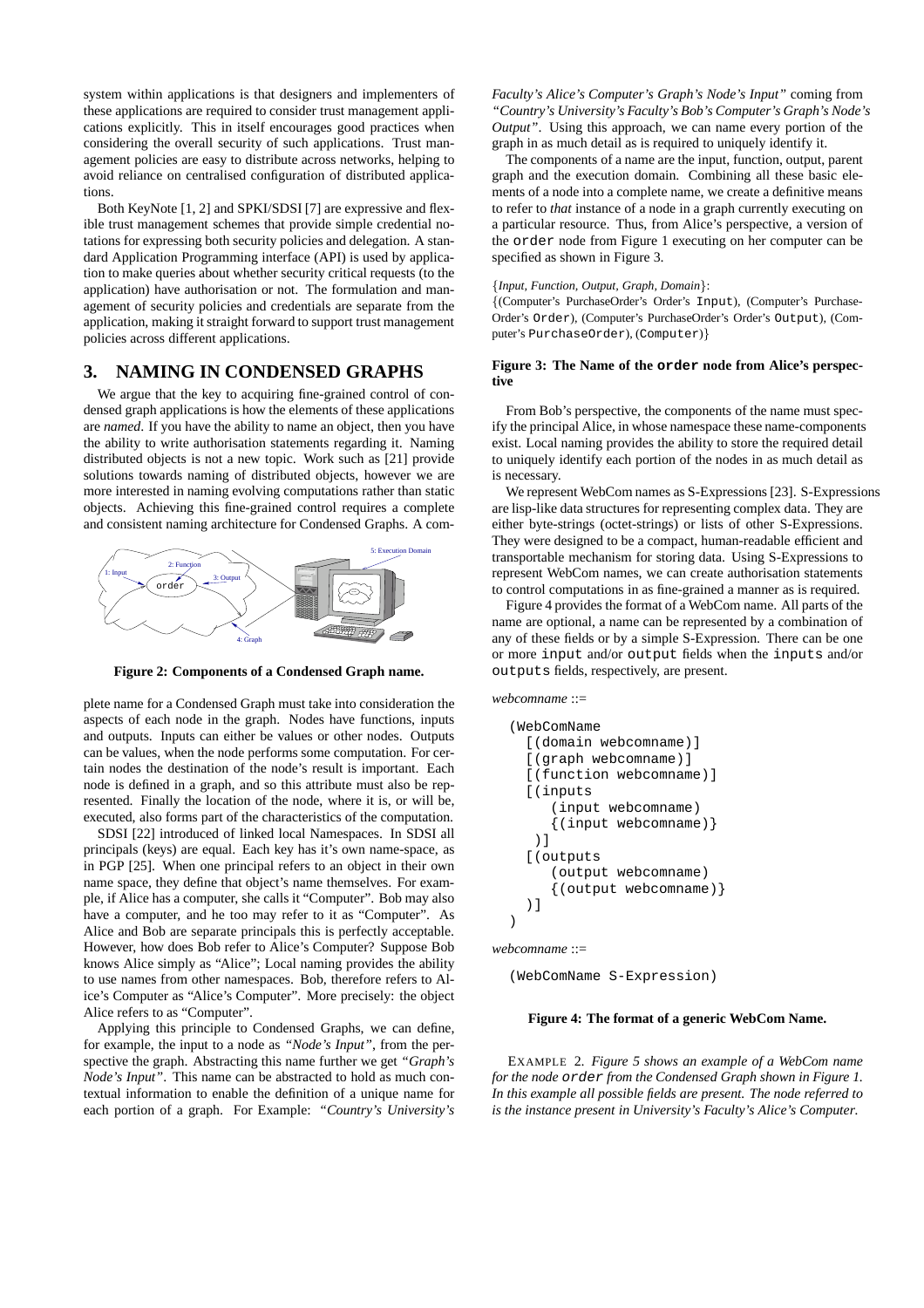```
(WebComName
  (domain (ref: University (ref: Faculty (ref: Alice Computer))))
  (graph (ref: University (ref: Faculty (ref: Alice
               (ref: Computer PurchaseOrder)))))
  (function (ref: University (ref: Faculty (ref: Alice
                  (ref: Computer (ref: PurchaseOrder Order))))))
  (inputs
    (input (ref: University (ref: Faculty (ref: Alice
                (ref: Computer (ref: PurchaseOrder E))))))
  )
  (outputs
    (output (ref: University (ref: Faculty (ref: Alice
                  (ref: Computer (ref: PurchaseOrder Verify))))))
  )
)
```
**Figure 5: An S-Expression version of the name for the order node.**

*Alternatively, a representation of this node could include less information, or could be a simple S-Expression, for example:*

(WebComName (ref: Alice Order))

*This represents a node that Alice refers to as "Order". In Bob's namespace, this would be referred to as "Alice's Order"* <sup>1</sup>  $\wedge$ 

While these names provide the contextual detail required to enable authorisation policies to be created before the computation takes place, it is immediately obvious that the size of these names will cause them to become unusable in computations of a nontrivial nature. A consistent system is required to provide a canonical form for these names, yet still containing enough detail to allow informed authorisation decisions to be made. We address this concern using "reduction rules".

# **3.1 Reduction Rules**

The contextual detail provided by WebCom names come at the cost of possible redundant information being stored in the name. For example, in Figure 5, the graph name (PurchaseOrder) is mentioned four times. This cost can be lessened through the use of *reduction rules*. A reduction rule is a heuristic by which an abstract name can be translated into a more compact, but equivalent form. These rules must ensure consistent names are produced. A basic formalisation of reduction rules into a simple notation provides the representation:

```
Reduce(OriginalWebComName) \rightarrow (ReducedWebComName)
```
EXAMPLE 3. *The Function Reduce(Name) in Equation 3 converts a complete WebCom name into one relying on the Function to represent the node.*

```
Reduce((Domain)(Graph)(Function)(Inputs)(Outputs))\rightarrow (Function)
```
*This reduction rule converts a full WebCom name into one that provides the detail used to refer to nodes in the original Secure WebCom system. Applications can define their own reduction rules, based on the amount of detail that is required for the security policy. For example, in our Purchase Ordering system, we would like to keep the information regarding the inputs and outputs to allow policies to be defined such as: If the input to* order *is greater than* \$100, then the verify node must be scheduled to the CFO.  $\triangle$ 

WebCom names can be used to express precise details about nodes in Condensed Graphs. However, this detail is often not required when making authorisation decisions. Reduction rules compress the information in a consistent way. For example, the common information in each part of the order node's name from Figure 5 could be removed. Figure 6 the name from Figure 5 after such a transformation has been applied.

```
(webcomname
  (domain (ref: University
             (ref: Faculty
               (ref: Alice Computer))))
  (graph PurchaseOrder)
  (function Order)
  (inputs (input E))
  (outputs (output Verify))
\lambda
```
#### **Figure 6: The reduced name of the order node, after removal of redundant information.**

The scheme outlined above provides a basis for considering the component parts of the node names. Outputs from one node form the inputs to another node. We can replace the input references with the name of the node that provides the input. Similarly outputs can be replaced with the names of the destination nodes of the outputs. This allows more precision within the naming architecture. However this also creates a loop, each node has the name of every other node in the graph as part of it's own name.

Again, reduction rules are used address this issue. We define a rule to limit the information stored in each nodes name. For example, such a rule could take the inputs and outputs of every node and replace them with a representation of the relevant node name containing just the *Function* of that node, as shown in Figure 6.

Applications can use part or all of a fixed set of reduction rules to provide the details required for proper authorisation decisions to be made within those applications. Different rules may be used for different applications, depending on the computational detail required for specific policies. In this paper, we consider only simple reduction rules. Developing more complex rules is a topic of ongoing research.

These policies need not be limited to the security arena. Work is ongoing towards providing support, using the naming architecture, for the load balancing[20], fault-tolerance[16], messaging and logging architectures in WebCom. For example, in a debugging situation, it may well be desirable to have as much detail as possible concerning the results returned by each node, on what resource the

<sup>&</sup>lt;sup>1</sup>Note, the ref: keyword is used in S-Expressions as the formalisation of the "'s" relationship.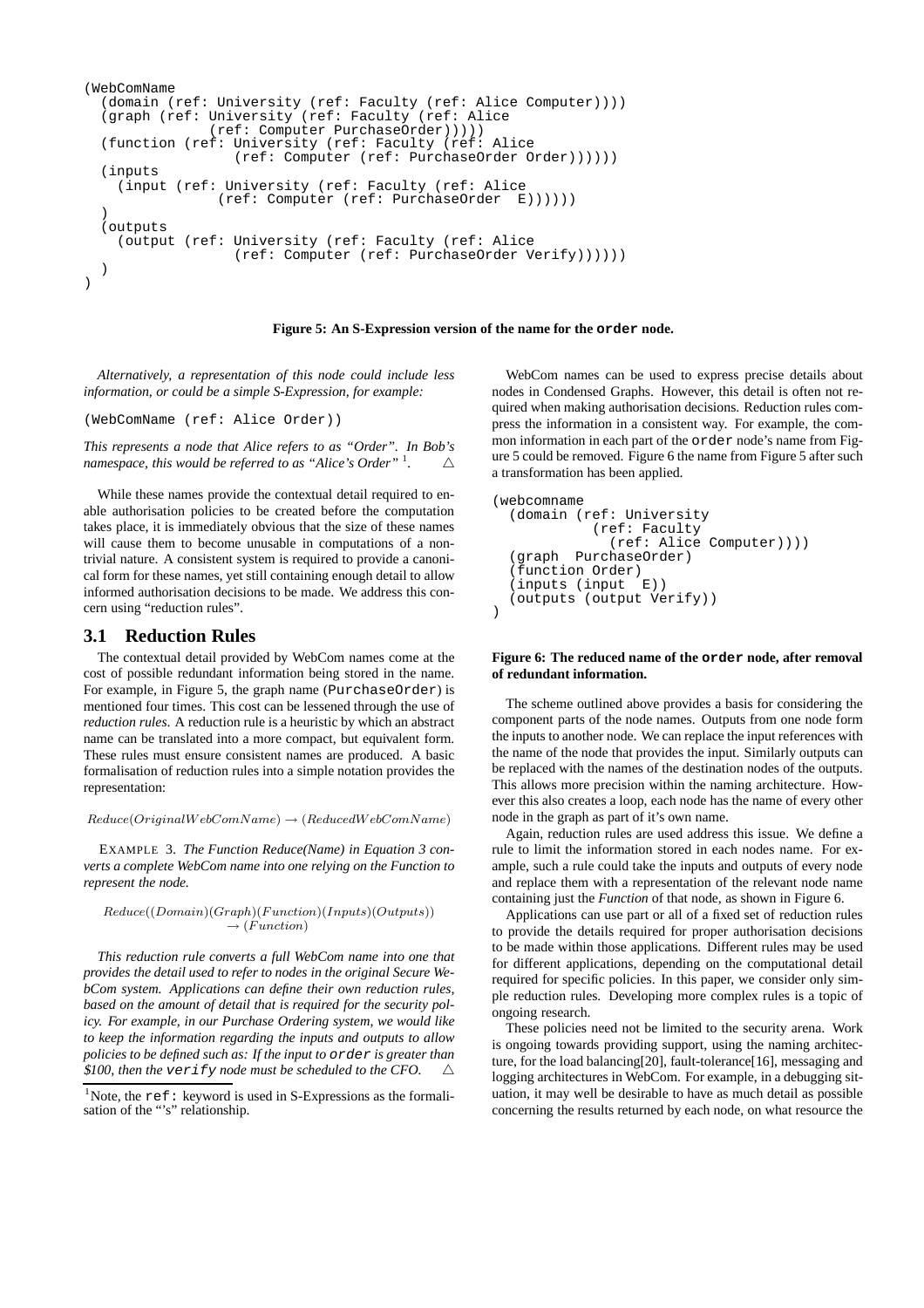nodes executed in order to track where, and under what circumstances, a computation has failed.

# **3.2 Policy Examples**

We have integrated both the KeyNote [2] and SPKI/SDSI [7] Trust Management systems into WebCom. This provides authorisation support for Condensed Graphs. While local names have been implemented in SPKI / SDSI [6], adding support for the naming architecture of Condensed Graphs into KeyNote is simply a matter of specifying them as part of the conditions field. However, for the sake of clarity, in this paper we use the SPKI versions of the  $c$ redentials<sup>2</sup>.

EXAMPLE 4. *A SPKI credential that captures the required portions of the WebCom name to authorise the* verify *node is shown in Figure 7.*

```
(cert
 (issuer (ref: University
                (ref: Faculty Alice)))
 (subject (ref: University
                (ref: Faculty Bob)))
(propagate)
 ((tag
   (webcomname
    (domain (ref: Alice Computer))
    (graph PurchaseOrder)
    (function verify)
    (inputs
     (input order)
     (input invoice)
    )
    (outputs
     (output print)
    )
 ))
 (not-before "2004-06-01_00:00:00")
 (not-after 2004-08-15-23:59:59"))
```
#### **Figure 7: A SPKI credential, written by University's Faculty's Alice, delegating the authority to execute the verify node to University's Faculty's Bob.**

*The credential in Figure 7 specifies the required details necessary in this case to identify an instance of the* verify *node from the* PurchaseOrder *graph, with inputs of* order *and* invoice*, with the output going to the node* print*, running in the domain "Alice's Computer". Further detail, such as the particular Web-Com environment, or the particular inputs to the graph could be codified.*

*If a graph contains multiple* verify *nodes, a more generic credential, created using the reduction rule from Equation 3, and shown in Figure 8, would suffice. This limited form of encoding provides an equivalent form to how the original Secure WebCom authorisation architecture operated.*

*The credential in Figure 8 allows University's Faculty's Charles to execute any* verify *node in any graph. University's Faculty's Charles could further delegate parts of this authorisation. For example, he could choose to limit the delegatee to executing a specific node (using the input and output keywords) or specific graphs. This allows the creation of sophisticated yet consistent security policies, giving the principals the power to define what parts of their authorisation that they wish to delegate.*

<sup>2</sup>Both SPKI and KeyNote plan to use XML-based credential for-

```
(cert
 (issuer (ref: University
               (ref: Faculty Alice)))
 (subject (ref: University
               (ref: Faculty Charles)))
 (propogate)
 (tag (webcomname (function verify)))
 (not-before "2004-06-01_00:00:00")
 (not-after "2004-08-15_23:59:59")
)
```
**Figure 8: A SPKI credential, written by University's Faculty's Alice, delegating the right to execute all verify nodes in the PurchaseOrders graph to University's Faculty's Charles.**

```
(cert
 (issuer (ref: University
                (ref: Faculty Charles)))
 (subject (ref: University
                (ref: Faculty Dave)))
 (tag
   (webcomname
    (function verify)
    (graph PurchaseOrder)
   ))
 (not-before "2004-06-01_00:00:00")
 (not-after 2004-08-15-23:59:59"))
```
**Figure 9: A SPKI credential, written by University's Faculty's Charles, delegating the authority to execute the verify node to University's Faculty's Dave, adding additional restrictions.**

*Figure 9 shows such a credential, written by University's Faculty's Charles for University's Faculty's Dave, specifying that the* verify *node must be in the* PurchaseOrder *graph, and also preventing Dave delegating this authorisation further.*  $\triangle$ 

Other issues must also be considered when developing a complete naming infrastructure for Condensed Graphs. As computations evolve and partial results are integrated into the graph, these results have to be represented in the names. In our architecture, reduction rules are applied to integrate these results into the names. This has the advantage that a security check can be made based on the path that the computation has taken to this point. This helps to provide support for the creation of policies such as Chinese Wall policies [4].

EXAMPLE 5. *Condensed Graph applications can also contain middleware components. We can refer to these components using the same naming architecture. Casting these middleware components as WebCom names ensures that naming the computation remains consistent throughout, regardless of the underlying functional implementation of the nodes in the graphs. Figure 10 shows a DCOM object represented as a WebCom name.*

 $\wedge$ 

It is apparent that more powerful policies can be created using different reduction rules to increase or decrease the granularity of the name as required. It is important, however, that these reductions be consistent with the security policies of the resources involved in the computation. The development of these policies is a topic of ongoing research.

mats in the future.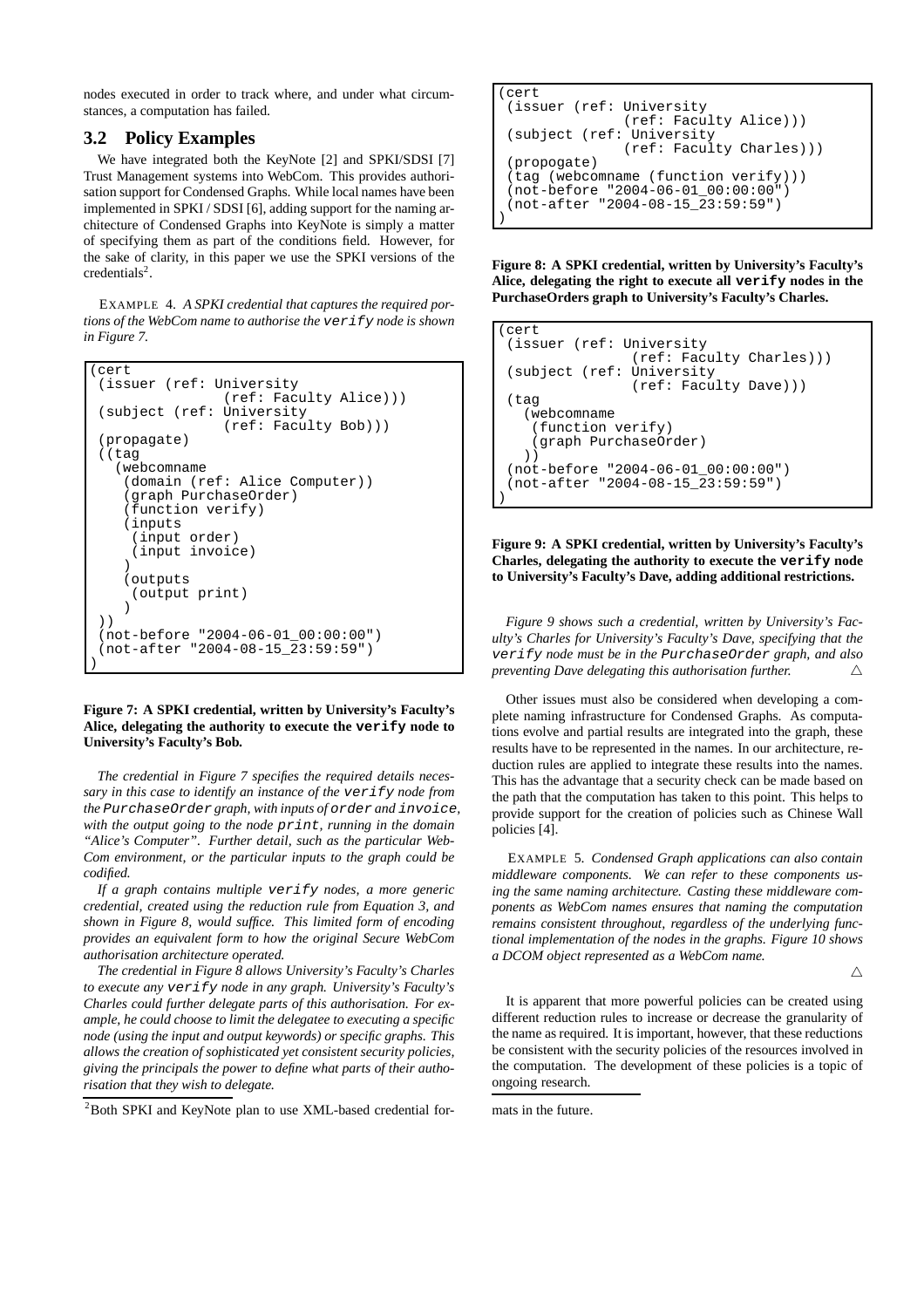```
(webcomname
  (domain
   (ref: http://www.cuc.ucc.ie/
   (ref: DCOM
   (ref: Word.Application)))
  )
  (function (ref: OBJREF
   {000209FF-0000-0000-C000-000000000046}))
)
```
**Figure 10: A DCOM object represented as a WebCom name.**

# **4. SUPPORTING SECURITY IN WEBCOM**

The architecture of WebCom [19], is shown in Figure 11. WebCom is made up of several modular components: Execution Engine Modules, Connection Manger Modules, Fault Tolerance Modules[16] Load Balancing Modules[20] and Security Manager Modules.



**Figure 11: WebCom Architecture Diagram**

The Scheduler initialises the required modules and handles communication between them. Execution Engine Modules take functional components and executes them; Connection Manager Modules handle communication between WebCom environments; Load Balancing and Fault Tolerance Modules handle faults and balances the load over the clients of the server; Security Manager Modules check each executable component and ensure adherence to the local system security policy. Each WebCom environment can have as many of each type of module as required; each is consulted where appropriate. For example a WebCom environment might have two Execution Engine Modules, one handling Condensed Graph Applications and the other acting as a gateway to a Globus grid. When a Globus job is uncovered, it is targeted to the Globus Engine Module. In a distributed system, such as the Grid or a metacomputer, there are many WebCom environments interoperating.

Condensed Graphs are stored and transported as XML documents. The WebCom names are embedded within these graph definitions. The graph definition of the Purchase Order graph from Figure 1 is shown in Figure 12.

The original implementation of the Secure WebCom system [8] provided support for authorisation using the KeyNote Trust Management system. The structure of the authorisation architecture provides a means to make trust mediations based on the function of the nodes in Condensed Graphs. Clients provided credentials to their WebCom parent. These credentials were used by the WebCom server to decide where to schedule each node in the graph.

This architecture provides a means to control the computation at the node level. This involved a shallow embedding of the Trust

Management system into Secure WebCom, authorisation checks could only be made based on a limited sense of how the computation was proceeding. This architecture did not allow trust decisions based on a more fine-grained concept of these nodes.

Nodes can potentially take input data, execute some function on this data and return results. Providing a means to capture more specific information about the computation would allow more finegrained security policies to be developed. These policies could allow, for example, a policy specifying that certain machines can execute a node depending on the value of the inputs. Support for such policies is implemented within the Security Manager Module in WebCom.

# **4.1 Security Manager Module**

We will now examine how the Security Manager Module functions in more detail.

When the scheduler uncovers a node for remote execution, it requests a suitable client from its pool of connected clients. In order that such a client is found, the security manager module(s) and load balancer module(s) must first negotiate to locate a client that is both authorised to execute the particular node and is sufficiently unloaded to perform the execution. This negotiation attempts to discover the least loaded client that is authorised to execute the work, according to both the load-balancing and security policies. If no suitable client is found, the node is placed back in the scheduling queue until such a client is available.



**Figure 13: Trust Management based Security Manager Module**

Integrating the naming architecture into the WebCom architecture is achieved through the creation of a security manager module to support it. Such a module is shown in Figure 13. This security manager takes a node, extracts it's *WebCom name* and reduces it according to the reduction rules of the particular application. This name forms part of the query to a trust management system, along with the system policy and the appropriate client's credentials. If the trust management system finds a trusted path from the system policy to the client's key, it notifies the security manager. The security manager in turn notifies the scheduler that a suitable client has been found. When a result is returned from a client, before it is integrated into the execution, a security check is performed to ensure the system policy has been upheld.

EXAMPLE 6. *In the purchase ordering application from Example 1, the system policy could dictate that an ordinary employee can only order goods to the value of* \$*100. If the* order *node is executed and the result indicates that this policy has been breached, the system will reject the result. In WebCom, the node would be rescheduled for execution, just as if it had failed for functional reasons.*  $\triangle$ 

Through the provision of these security mediations, both before and after the execution of nodes in the graph, we gain the ability to create subtle security policies that constrain the flow of the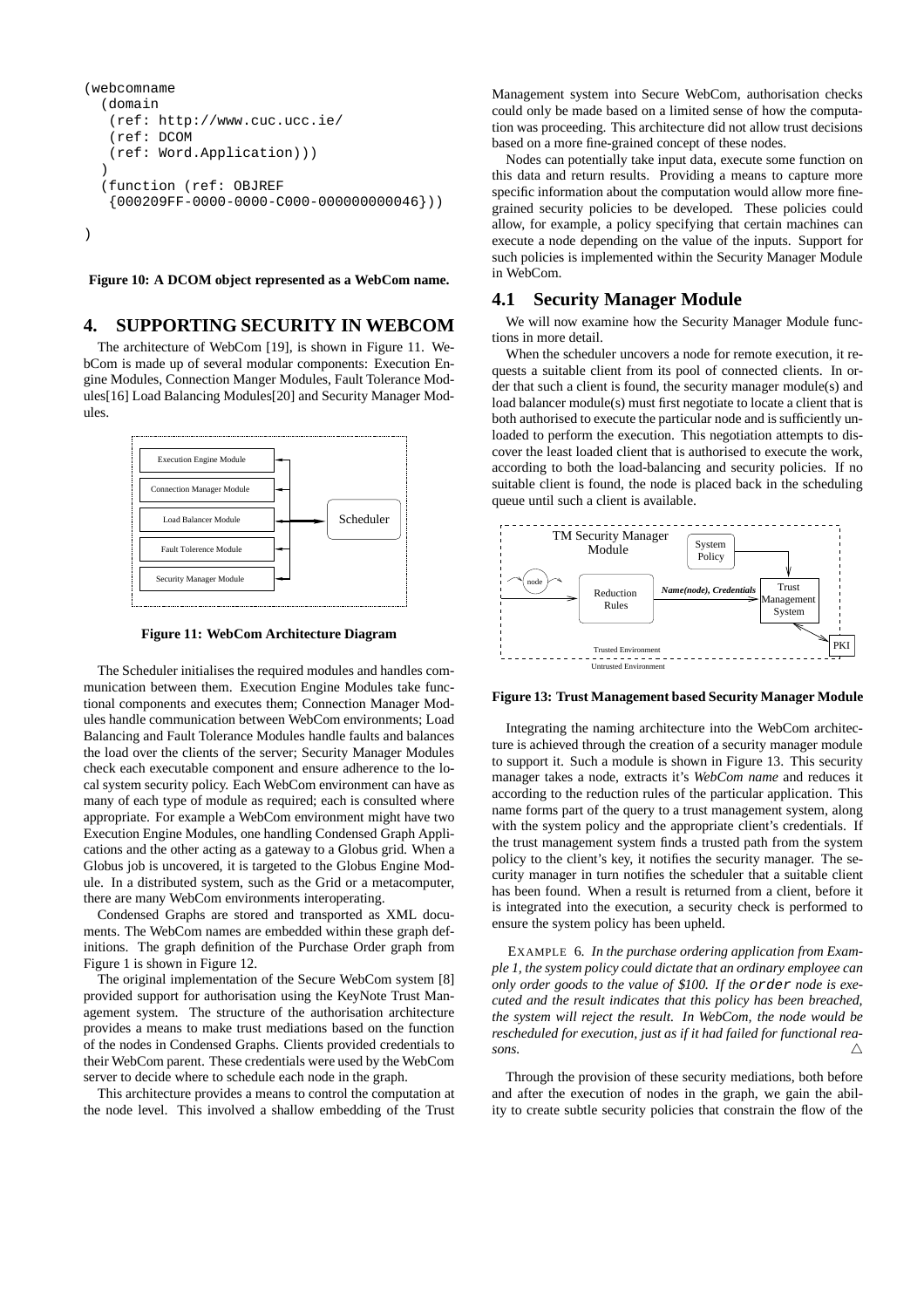computation to ensure it complies with the local security policies of the resources. WebCom supports messaging between modules, both inside the same environment and with other WebComs across the network. Each module defines messages that they support. Using this mechanism, security managers can communicate. They can use this to provide speculative authorisation checks. For example, this permits checking beforehand whether a web service would allow itself to be used in the current computation, without first scheduling that component to that resource. The messaging system also provides a rudimentary method of exchanging credentials between WebCom environments. If a security manager doesn't have all of the credentials that are necessary to complete an authorisation check, then it can request credentials from its peers.

# **5. DISCUSSION AND CONCLUSIONS**

We have developed several different applications using the WebCom system. For example, providing integration with middlewares such as COM, CORBA and EJB has allowed creation of web service applications in Condensed Graphs using components from these systems. The WebCom architecture is used to provide integration between web services, providing the "glue" connecting one service to the next. This integration extends to the security architectures of these systems [10].

In this paper we have proposed a consistent framework for naming computations with as much precision as is required to make informed authorisation policies. Naming computational components in a consistent and, when required, unique fashion allows a deep embedding of authorisation control into the distributed computation. These names provide a basis for developing fine-grained security policies, with the ability to control how and where computations are executed.

The issues of naming in the WebCom architecture applies equally to web services. Developers who wish to integrate many services into an application must use the name defined by the providers of that service. Identifying particular services in security polices becomes complex and tedious. Using a consistent naming infrastructure allows more understandable policies to be generated.

Using these names to integrate web services from different providers allows the creation of sophisticated security policies. However, these policies need not be security related, WebCom provides the architectural support for policies related to fault tolerance, load balancing, etc. For example, depending on the results from one web service, another service could be checked to verify that result.

The advantages of the naming architecture in WebCom can be applied more generally. These names could be used in more conventional authorisation architectures. However, we believe that the nature of the Condensed Graph model provide unique advantages to WebCom. Application components, specified as nodes in a Condensed Graph do not require security code to be embedded with the functional code. These security checks are implemented externally, providing a natural separation of security and functional concerns. This also has the advantage that security policies can be modified to suit the local environment, without requiring functional code to be recompiled. Research is ongoing towards using the naming architecture to support more complex policies in the future. This work primarily involves the development of more advanced reduction rules for use within WebCom.

## **Acknowledgements**

The support of the Informatics Research Initiative of Enterprise Ireland is gratefully acknowledged. The authors wish to thank the members of the Centre for Unified Computing in UCC, especially Philip Healy and John Morrison, without whose support this work

would not have been possible. Finally, we are grateful to Eoin Huggard for his work developing JKeyNote [14].

# **6. REFERENCES**

- [1] M. Blaze. Using the KeyNote trust management system. http://www.crypto.com/trustmgt, December 1999.
- [2] M. Blaze et al. The keynote trust-management system version 2. Sept. 1999. Internet Request For Comments 2704.
- [3] M. Blaze, J. Feigenbaum, and J. Lacy. Decentralized trust management. In *Proceedings of the Symposium on Security and Privacy*. IEEE Computer Society Press, 1996.
- [4] D. Brewer and M. Nash. The Chinese Wall security policy. In *Proceedings of the 1989 IEEE Symposium on Security and Privacy*, pages 206–214. IEEE Computer Society Press, May 1989.
- [5] CCITT Draft Recomendation. *The Directory Authentication Framework, Version 7*, Nov. 1987.
- [6] C. Ellison. Spki requirements. Referral for Comment (RFC) 2692, Internet Engineering Task Force, September 1999.
- [7] C. Ellison et al. SPKI certificate theory. Sept. 1999. Internet Request for Comments: 2693.
- [8] S. N. Foley, T. B. Quillinan, and J. P. Morrison. Secure component distribution using webcom. In *Proceeding of the 17th International Conference on Information Security (IFIP/SEC 2002)*, Cairo, Egypt, May 2002.
- [9] S. N. Foley, T. B. Quillinan, J. P. Morrison, D. A. Power, and J. J. Kennedy. Exploiting keynote in webcom: Architecture neutral glue for trust management. In *Proceedings of the Nordic Workshop on Secure IT Systems Encouraging Co-operation*, Reykjavik University, Reykjavik, Iceland, Oct. 2000.
- [10] S. N. Foley, T. B. Quillinan, M. O'Connor, B. P. Mulcahy, and J. P. Morrison. A framework for heterogeneous middleware security. In *Proceedings of the 13th International Heterogeneous Computing Workshop*, Santa Fe, New Mexico, USA., April 2004. IPDPS.
- [11] I. Foster et al. A security architecture for computational grids. In *5th ACM Conference on Computer and Communications Security*, 1998.
- [12] I. Foster and C. Kesselman. Globus: A metacomputing infrastructure toolkit. *The International Journal of Supercomputer Applications and High Performance Computing*, 11(2):115–128, Summer 1997.
- [13] T. O. M. Group. Common object request broker architecture (corba/iiop). Technical report, The Object Management Group, December 2002. http://www.omg.org/technology/documents/formal/corba iiop.htm.
- [14] E. Huggard. JKeyNote. Fourth year project, University College Cork, Ireland, April 2003.
- [15] L. Kagal, T. Finin, and A. Joshi. A policy based approach to security for the semantic web. In *Proceedings of the 2nd International Semantic Web Conference (ISWC2003)*, Sundial Resort, Sanibel Island, Florida, USA, 2003. Springer-Verlag.
- [16] J. J. Kennedy. *Design and Implementation N-Tier Metacomputer with Decentralised Fault Tolerence*. PhD thesis, University College Cork, Ireland, 2004.
- [17] Microsoft Corporation. *Microsoft Platform SDK. The Component Object Model. Microsoft Developer Network.*, 0.9 edition, October 1995. http://www.msdn.microsoft.com.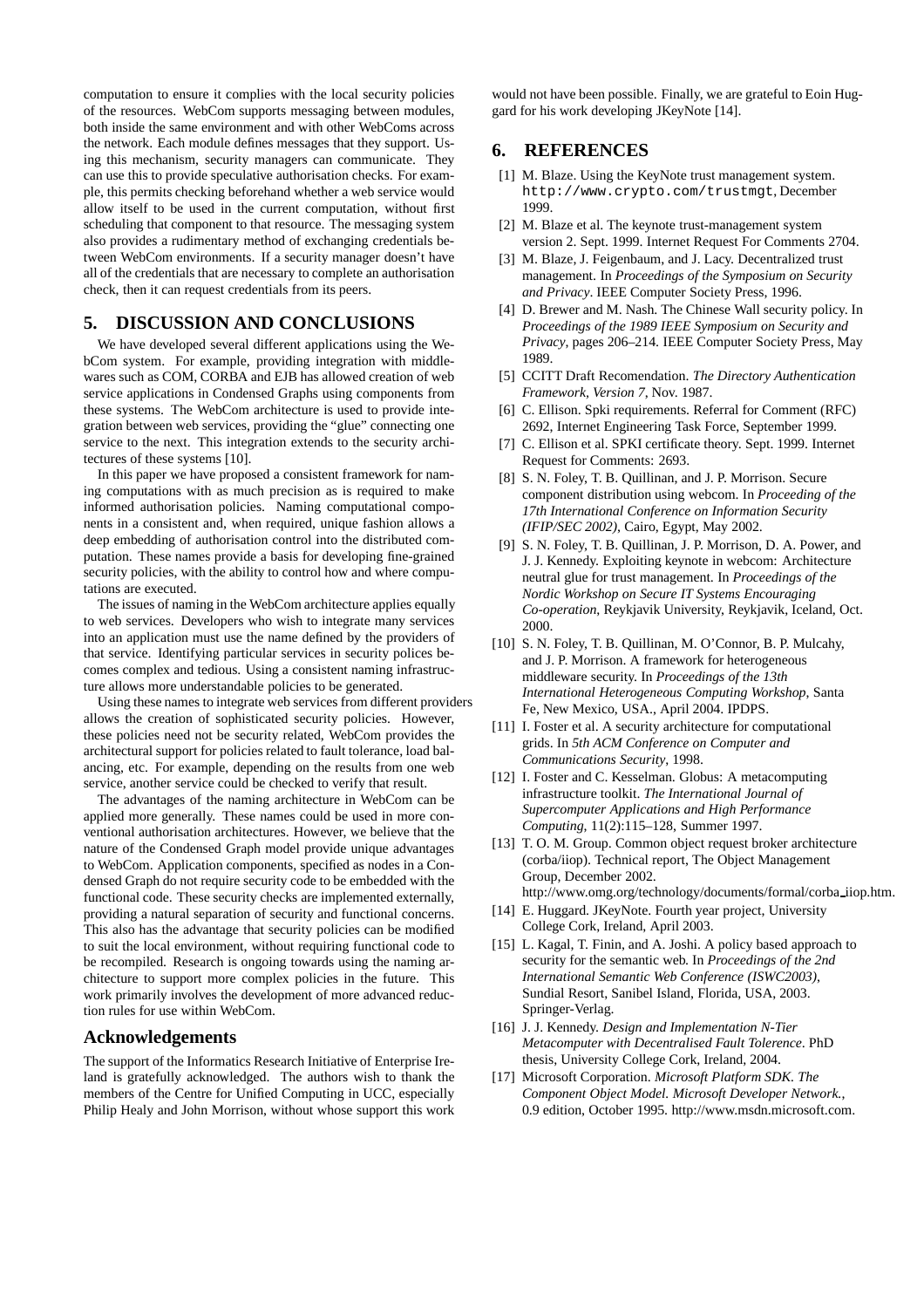- [18] J. Morrison. *Condensed Graphs: Unifying Availability-Driven, Coercion-Driven and Control-Driven Computing*. PhD thesis, Eindhoven, 1996.
- [19] J. P. Morrison, B. Clayton, D. A. Power, and A. Patil. Webcom-g: Grid enabled metacomputing. *Neural, Scientific and Parallel Computations Journal.*, 2004. To Appear.
- [20] D. A. Power. *A Framework for: Heterogeneous Metacomputing, Load Balancing and Programming in WebCom*. PhD thesis, University College Cork, Ireland, 2004.
- [21] S. Radia. Naming policies in the spring system. In *Proceedings of the 1st International Workshop on Services in Distributed and Networked Environments.* Sun Microsystems, Inc., IEEE, 1994.
- [22] R. Rivest and B. Lampson. SDSI a simple distributed security infrastructure. In *DIMACS Workshop on Trust Management in Networks*, 1996.
- [23] R. L. Rivest. S-expressions. Technical report, Network Working Group, May 1997. Internet Draft: http://theory.lcs.mit.edu/ rivest/sexp.txt.
- [24] Sun Microsystems. *Enterprise JavaBeans(tm) Specification, Version 2.1*, June 2003.
- http://java.sun.com/products/ejb/docs.html. [25] P. Zimmermann. *The Official PGP Users Guide*. MIT Press, 1995.